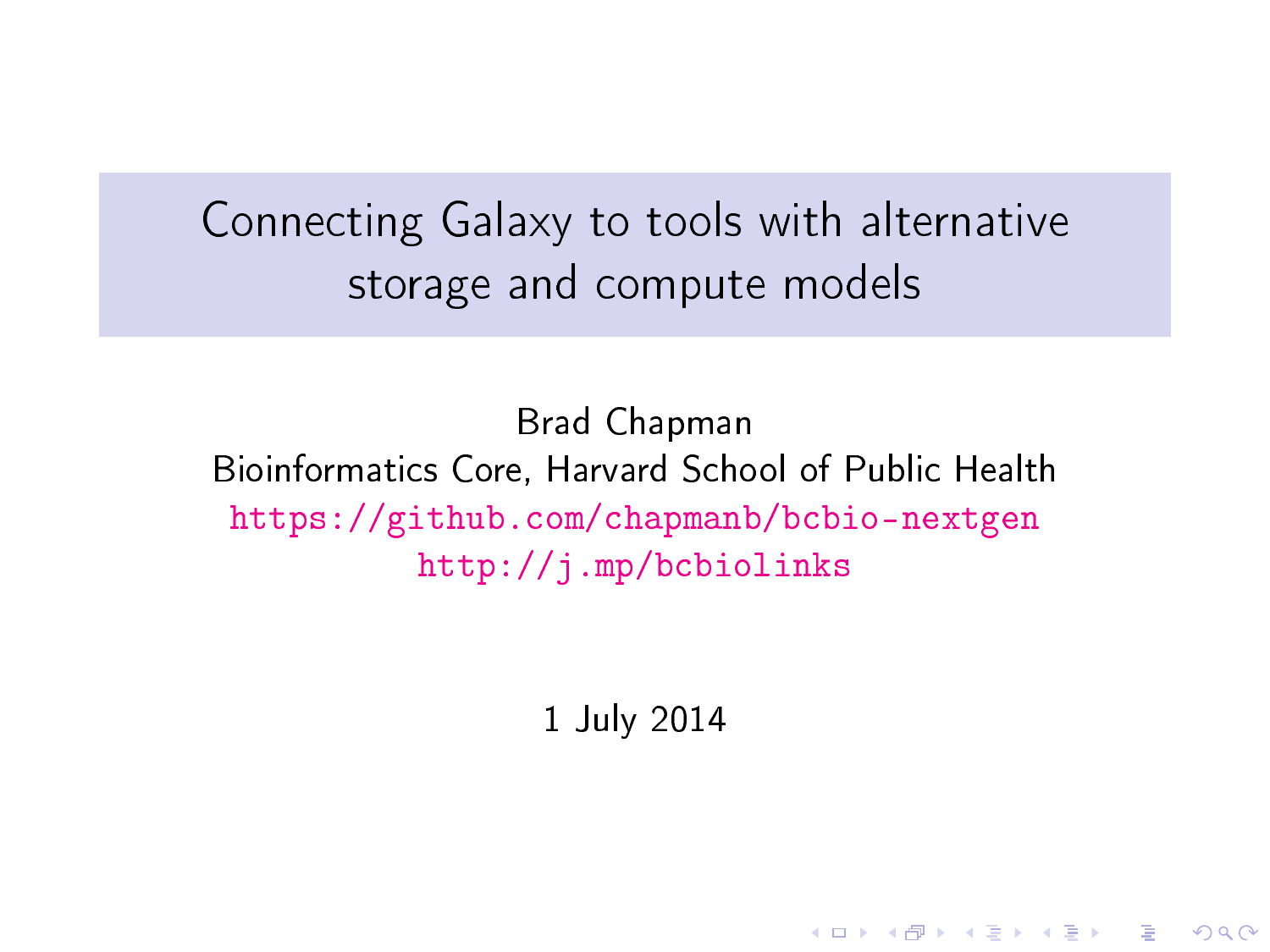# $Commonity$  > Implementation

**KORK (FRAGE) KERK EL POLO** 

Galaxy Biopython: <http://biopython.org> OpenBio: <http://www.open-bio.org>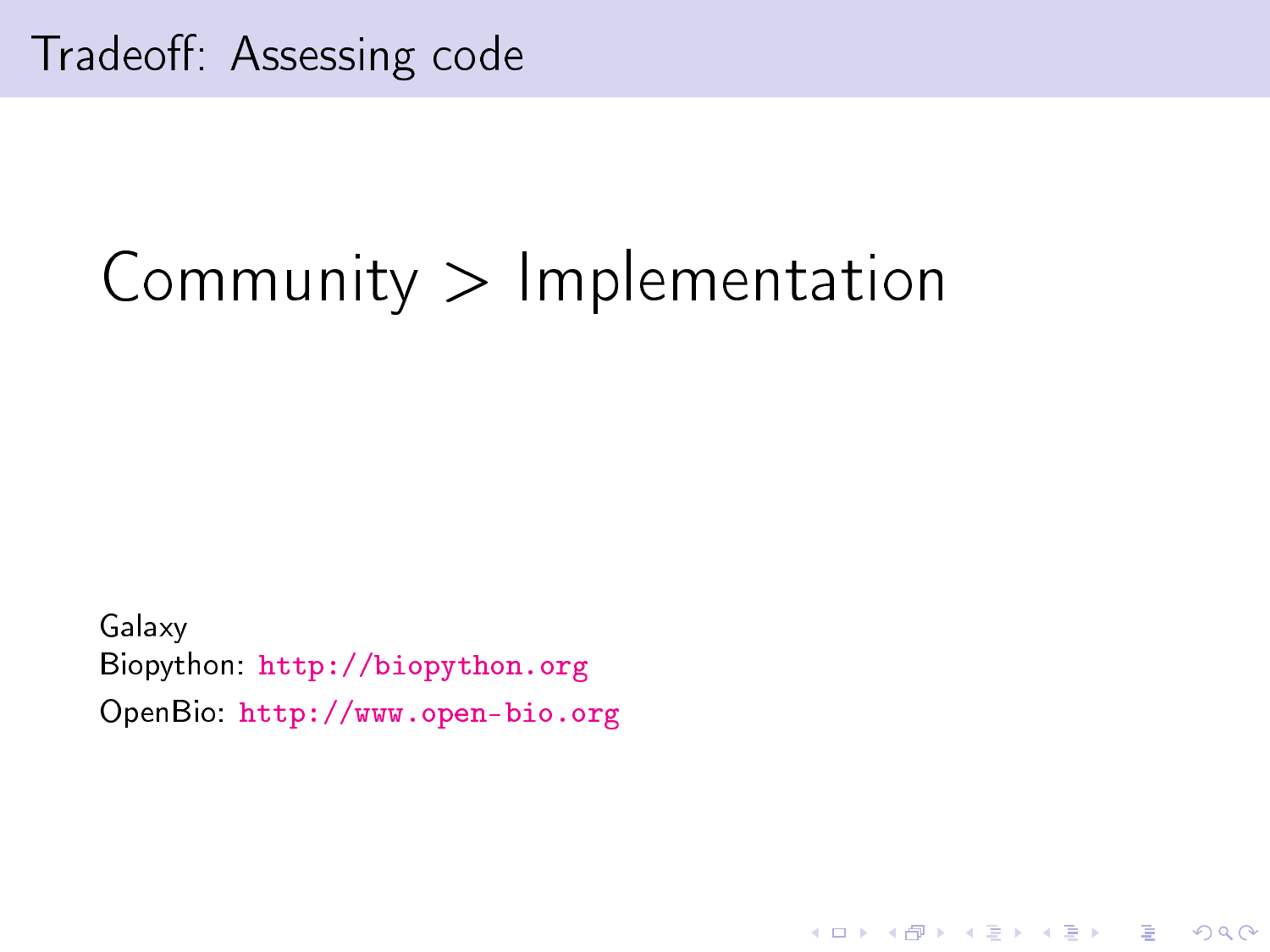## Validation  $>$  Replication

Genome in a Bottle: http://www.genomeinabottle.org/ ICGC-TCGA DREAM: https://www.synapse.org/#!Synapse:syn312572 SMaSH http://smash.cs.berkeley.edu/

**KORK EX KEY KEY YOUR**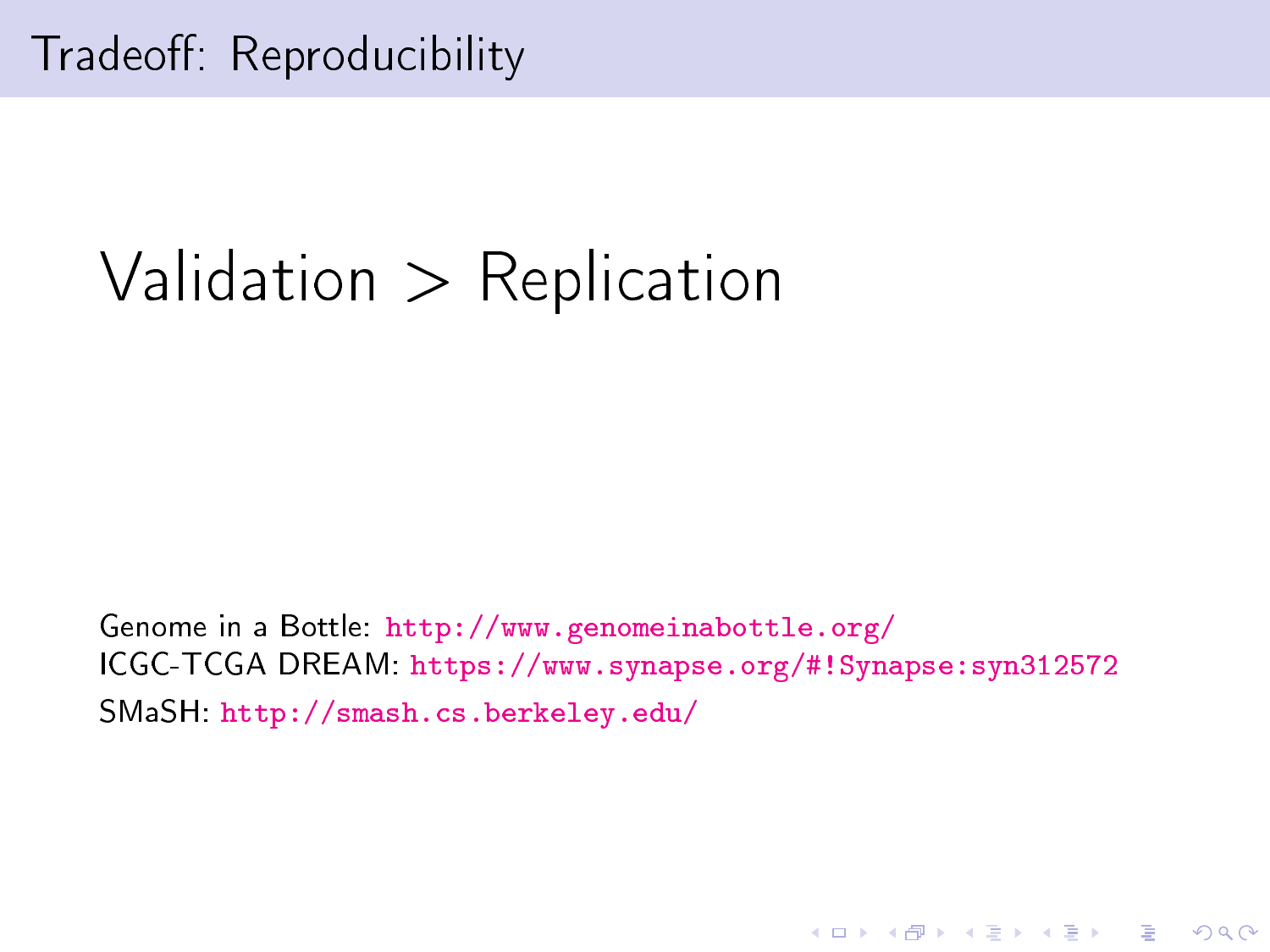# Scaling  $>$  Configurability

bcbio scaling. http://j.mp/bcbioscale

K ロ ▶ K @ ▶ K 할 ▶ K 할 ▶ 이 할 → 9 Q @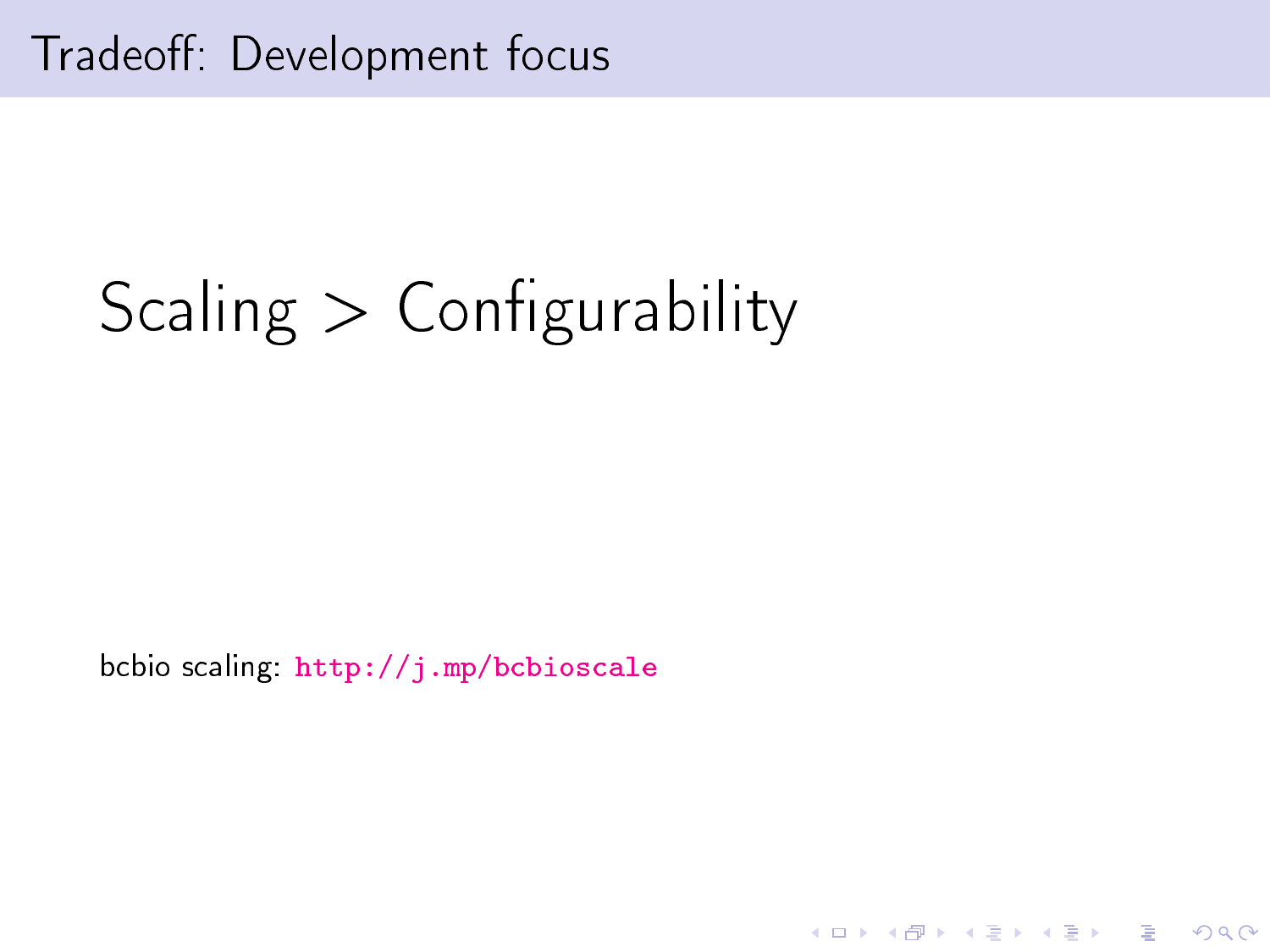## Overview



**KORK STRATER STRAKES** 

#### <https://github.com/chapmanb/bcbio-nextgen>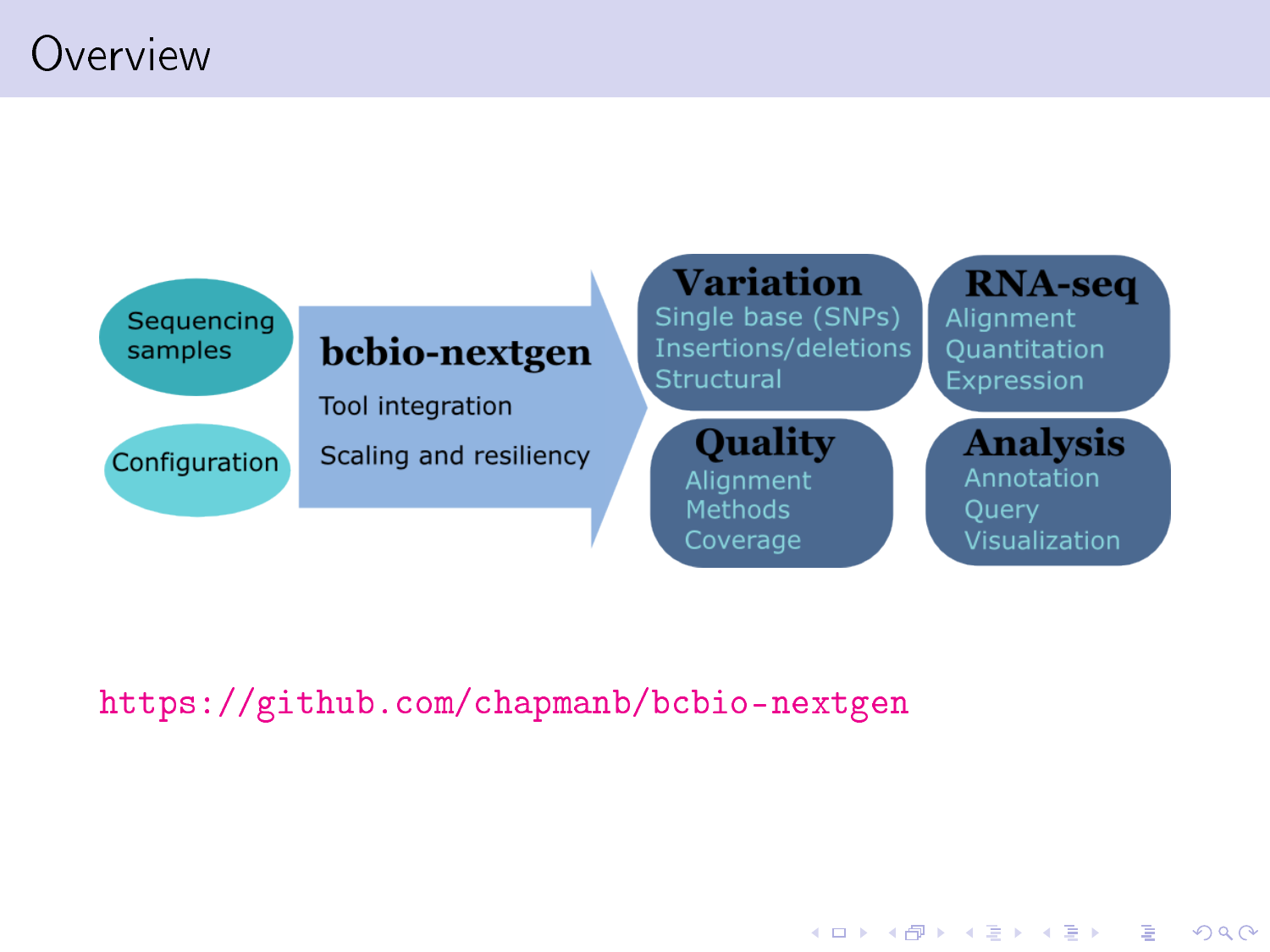- Aligners: bwa-mem, novoalign, bowtie2
- Variantion: FreeBayes, GATK, MuTecT, SnpEff, VEP, GEMINI, Lumpy, Delly
- RNA-seq: Tophat, STAR, cufflinks, HTSeq
- Quality control: fastgc, bamtools, RNA-SeQC
- Manipulation: bedtools, bcftools, biobambam, sambamba, samblaster, samtools, vcflib

**KORKA REPARATION ADD**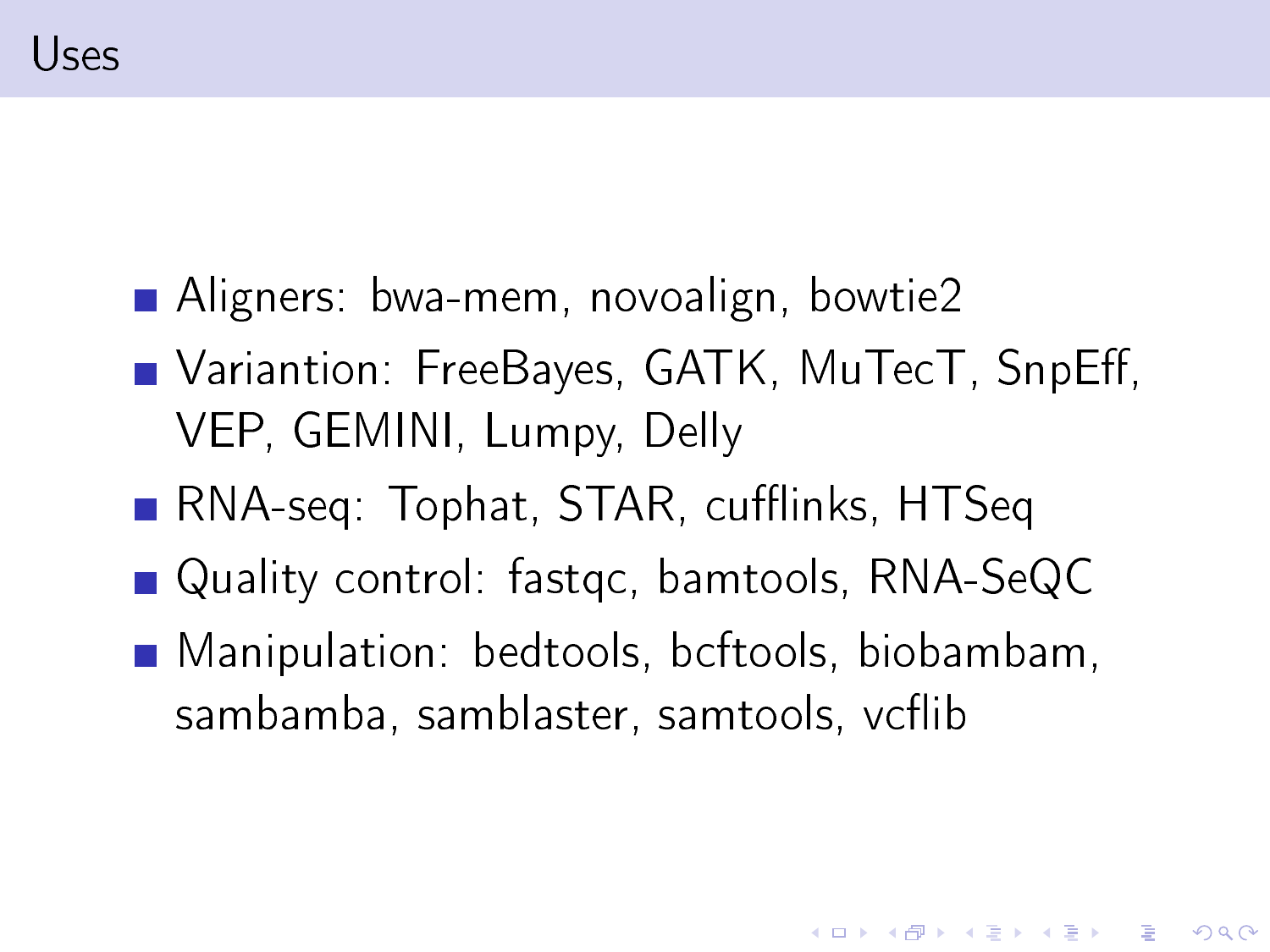- Community  $-$  collected set of expertise
- **T**ool integration
- $\blacksquare$  Validation outputs  $+$  automated evaluation

K ロ ▶ K 레 ▶ K 레 ▶ K 레 ≯ K 게 회 게 이 및 사 이 의 O

- **Installation of tools and data**
- Scaling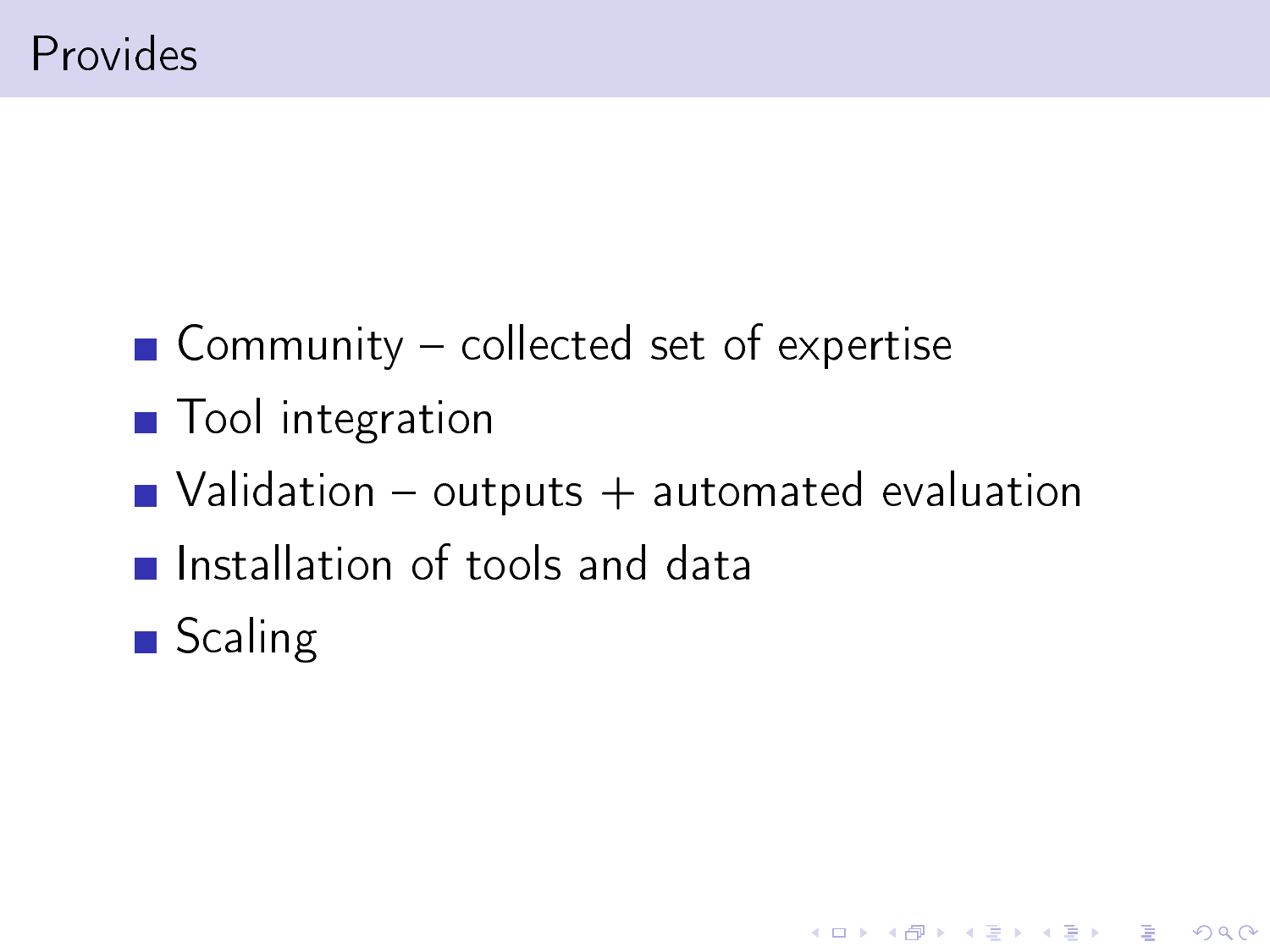```
("{bwa} mem -M -t {num_cores} -R '{rg_info}' -v 1 "
" {ref_file} {fastq_file} {pair_file} "
"| {samblaster} "
"| {samtools} view -S -u /dev/stdin "
"| {sambamba} sort -t {cores} -m {mem} --tmpdir {tmpdir}"
" -o {tx_out_file} /dev/stdin")
```
**KORK EX KEY KEY YOUR**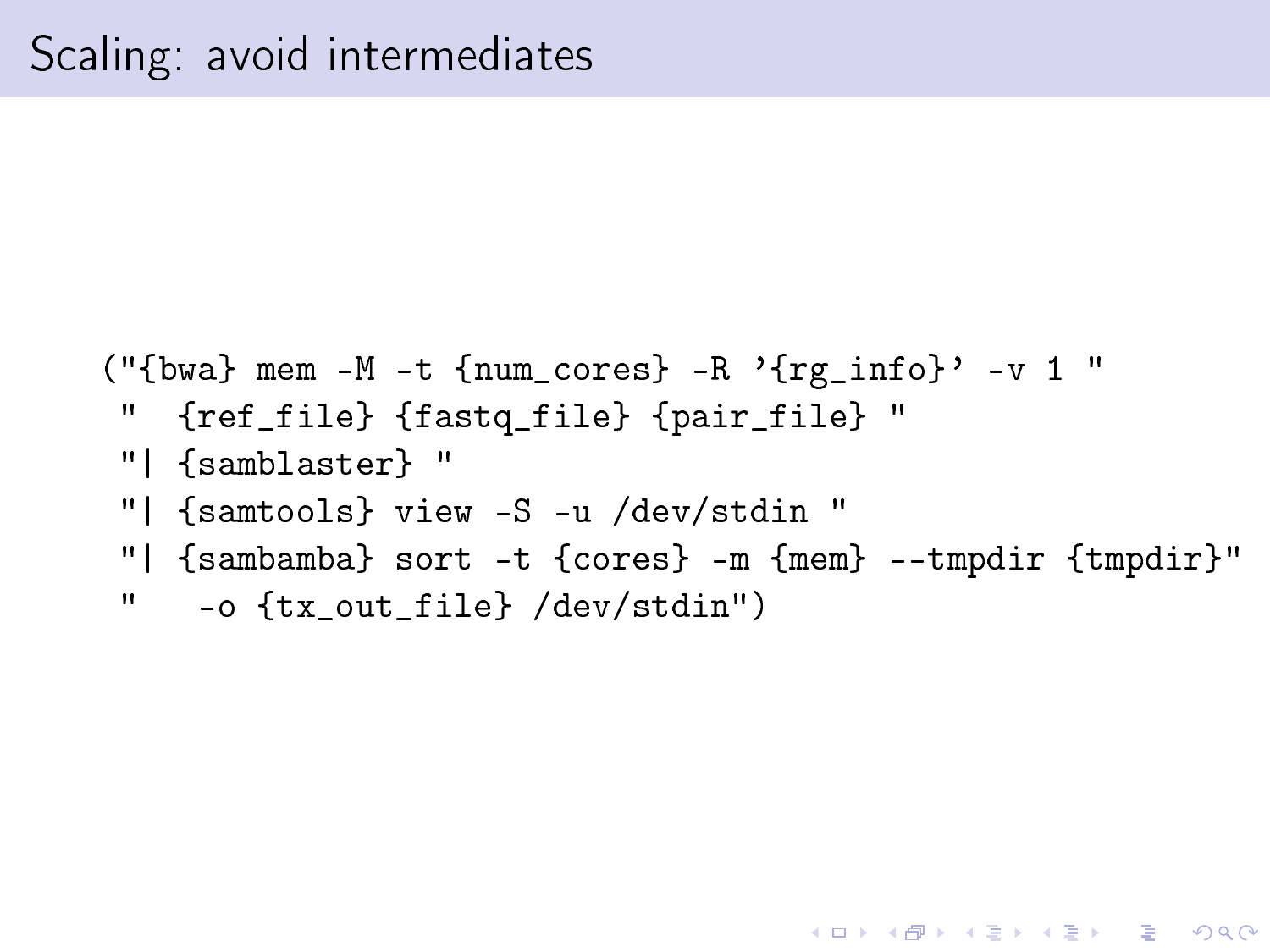



K ロ ▶ K @ ▶ K 할 ▶ K 할 ▶ 이 할 → 9 Q @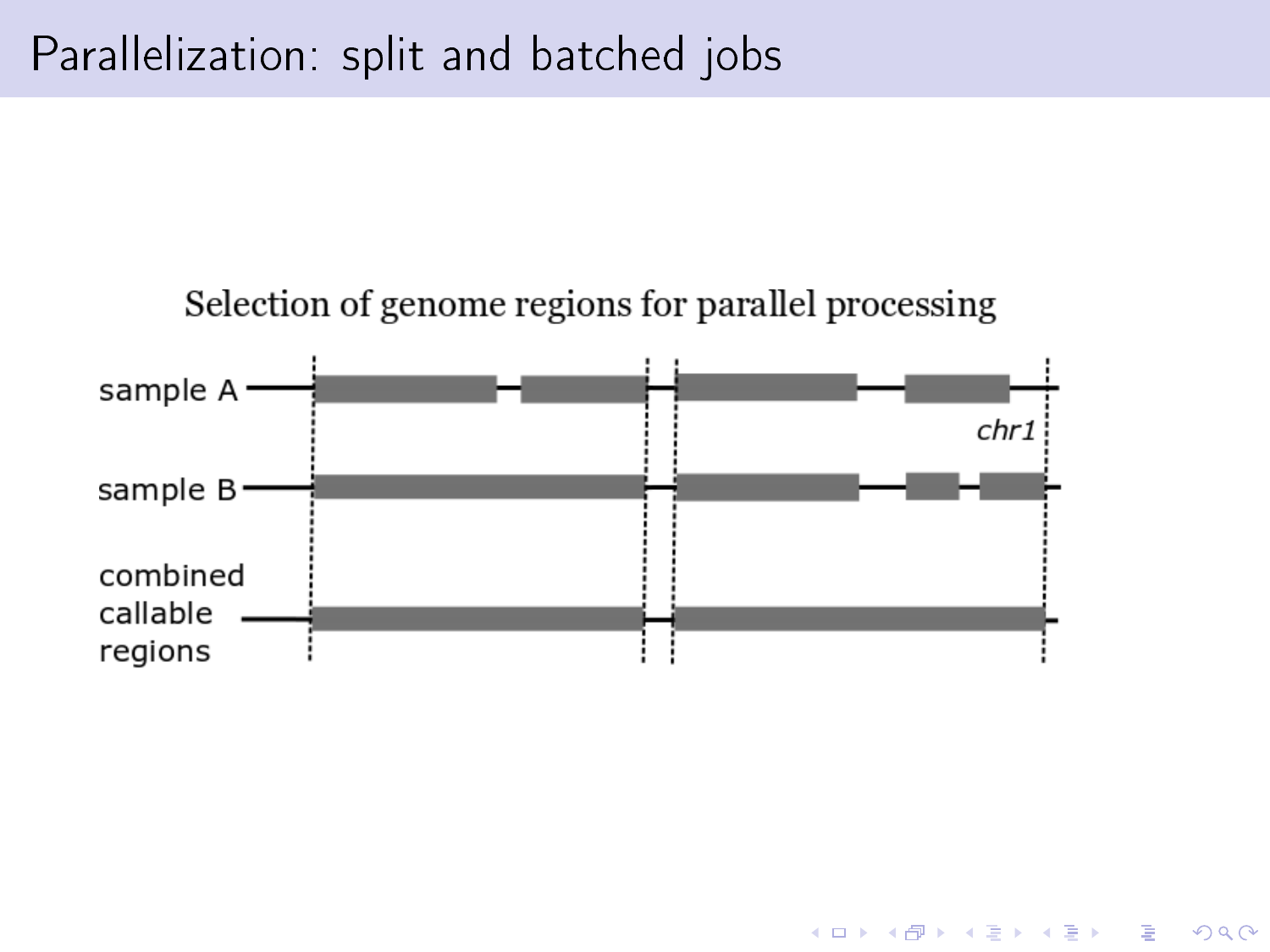### Storage: extract outputs

```
Intermediates -6x final
```

```
$ du -sh *
353G final
2.2T work
```

```
\blacksquare 1500 whole genome scale - 110Tb
```
K ロ ▶ K 레 ▶ K 레 ▶ K 레 ≯ K 게 회 게 이 및 사 이 의 O

```
$ du -sh alz-p3f_2-g5/final
3.4T alz-p3f_2-g5/final
$ ls -lhd *alz* | wc -l
31
```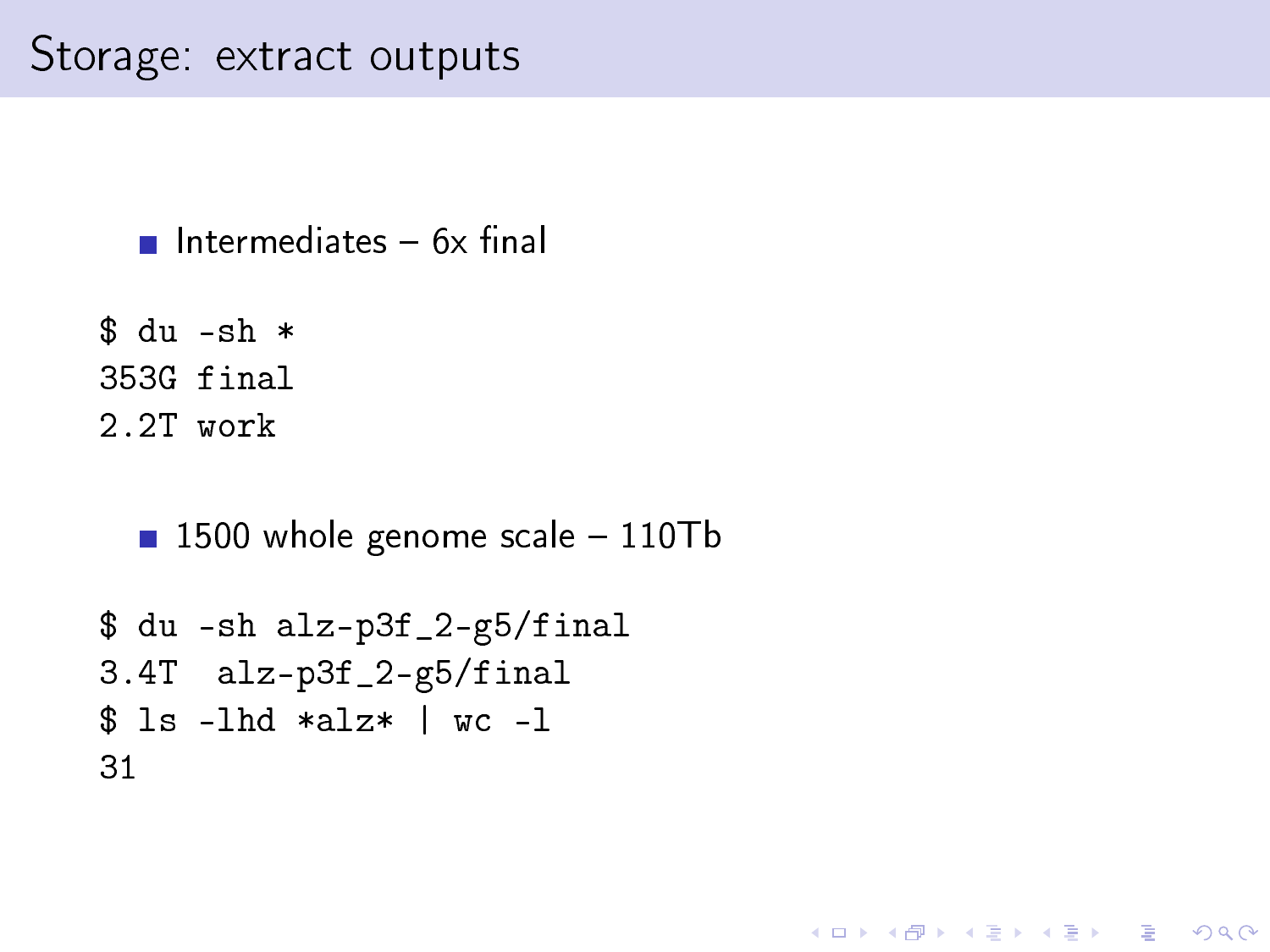## bcbio as a Galaxy tool



<https://github.com/chapmanb/bcbio-nextgen/tree/master/config/galaxy>

**KORK (FRAGE) KERK EL POLO**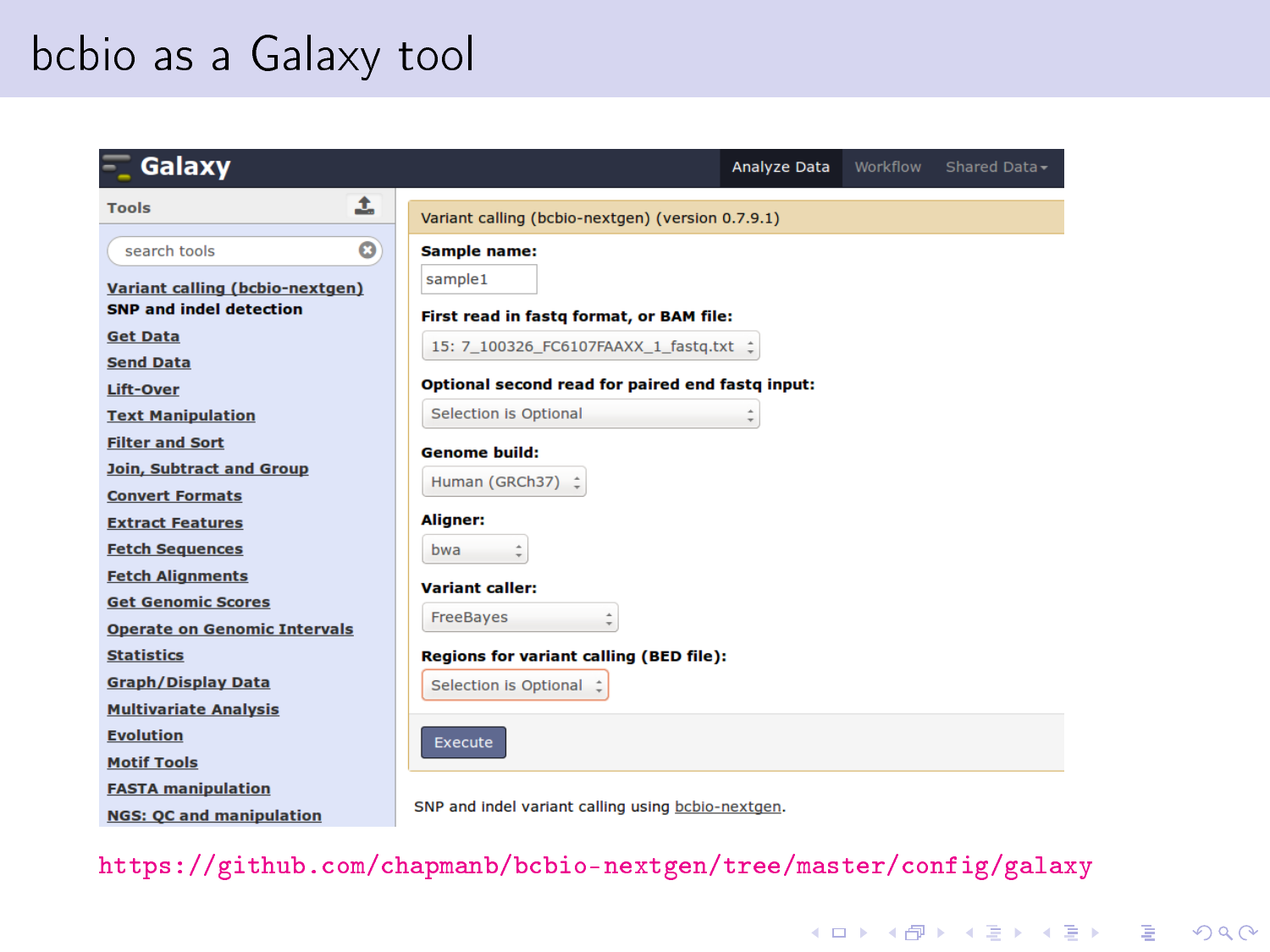## Tool shed install: Docker



イロト イ団 トイ 君 トイ 君 トー

÷,

 $2990$ 

<https://github.com/chapmanb/cloudbiolinux> <https://github.com/chapmanb/bcbio-nextgen-vm>